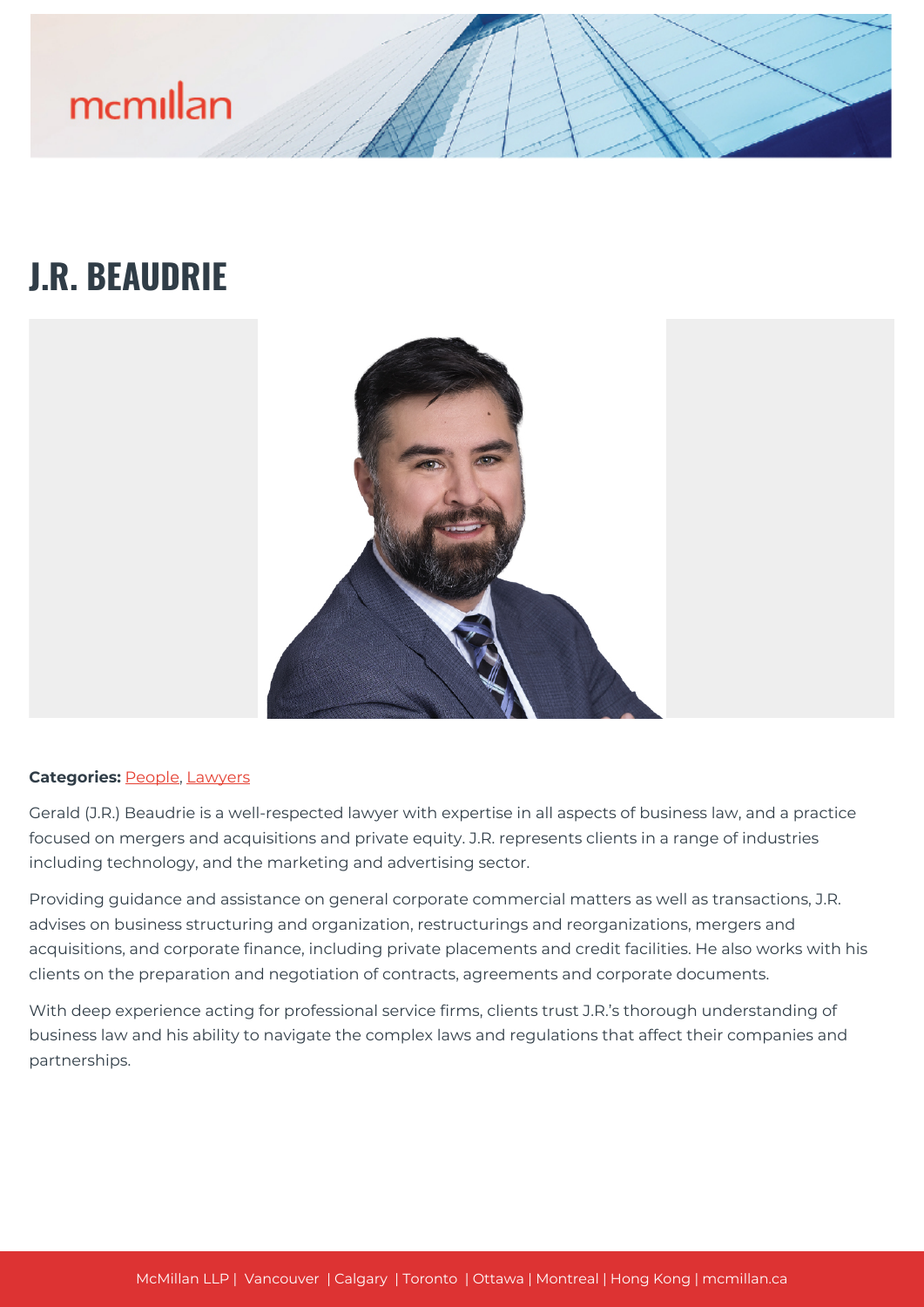

**Email:** jr.beaudrie@mcmillan.ca

**Expertise:** Business Law, Mergers & Acquisitions, Marketing & Advertising, Private Equity & Venture Capital, Technology

**Location:** Toronto **Phone:** 416.307.4229 **Position/Title:** Partner, Business Law | Mergers & Acquisitions **Education & Admissions: Degree:** Called to the Ontario bar **Year:** 2006

**Degree:** LLB **University:** University of Windsor **Year:** 2005 **University:** University of Detroit Mercy **Year:** 2005

**Degree:** B.Comm. (Honours) **University:** University of Windsor **Year:** 2002

#### **Rankings & Recognition:**

- Recognized in the 2021 Canadian Legal Lexpert Directory as a Repeatedly Recommended Lawyer in the area of Corporate Mid-Market
- Recognized in the 2021 Lexpert Special Edition on Canada's Leading Technology Lawyers as a Leading Technology Lawyer

#### **Speaking Engagements:**

**-** Drafting Critical Boilerplate Provisions - Speaker, CBA Skilled Lawyer Series 2018, Toronto, Ontario

**-** March 2018

**\_\_\_\_\_\_**

**\_\_\_\_\_\_**

**\_\_\_\_\_\_**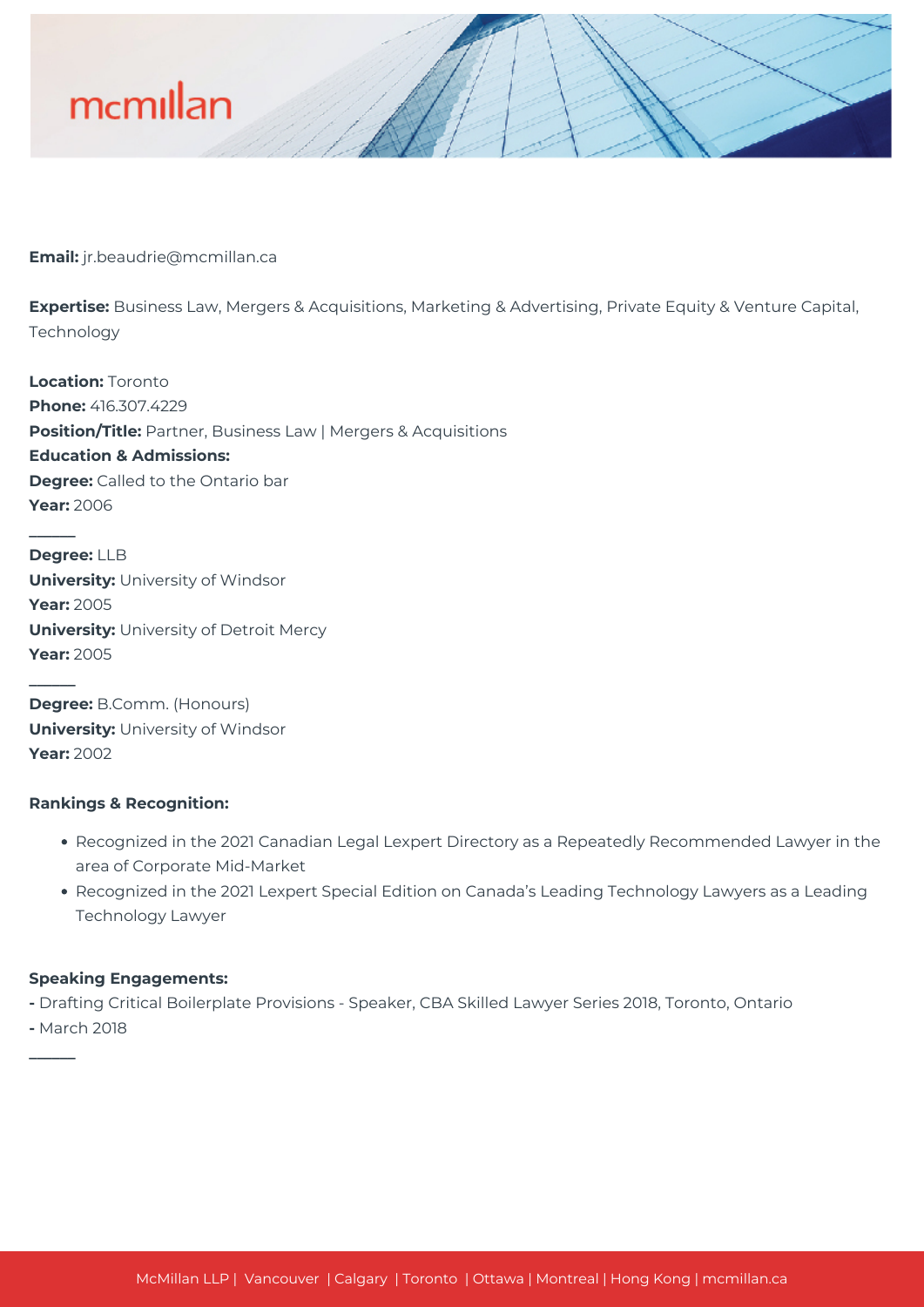

**-** Buying and Selling a Business: A Comprehensive Guide - Speaker, OBA - Professional Development, Toronto, Ontario

**-** March 2018

**\_\_\_\_\_\_**

**\_\_\_\_\_\_**

**\_\_\_\_\_\_**

**\_\_\_\_\_\_**

**\_\_\_\_\_\_**

**\_\_\_\_\_\_**

**\_\_\_\_\_\_**

**\_\_\_\_\_\_**

**\_\_\_\_\_\_**

**-** Giving up equity to build your brand Participant in Shimmerman Penn LLP roundtable presentation, ICA Forum of Independent Agencies Session, Institute of Communication Agencies, Toronto, Ontario

**-** Risk Allocation in Commercial Agreements - Speaker, 7th Essentials of Commercial Contracts, Federated Press Course, Toronto, Ontario

**-** May 2013

**-** Core Elements of the Purchase Agreement - Speaker, Your First Acquisition Transaction (YLD), Ontario Bar Association CLE Program, Toronto, Ontario

**-** April 2012

**-** Mergers and Acquisitions - Speaker, University of Toronto, Faculty of Law - Youth Summer Program, Toronto, Ontario

**-** July 2017

**-** March 2017

**-** Mergers and Acquisitions - Speaker, University of Toronto, Faculty of Law - Youth Summer Program, Toronto, Ontario

**-** July 2016

**-** Mergers and Acquisitions - Speaker, University of Toronto, Faculty of Law - Youth Summer Program, Toronto, Ontario

**-** July 2015

**-** Risk Allocation in Commercial Agreements - Speaker, Federated Press – 11th Essentials of Commercial Contracts Course, Toronto, Ontario

**-** April 2015

**<sup>-</sup>** Pitfalls: Preparing for the Sale with your Client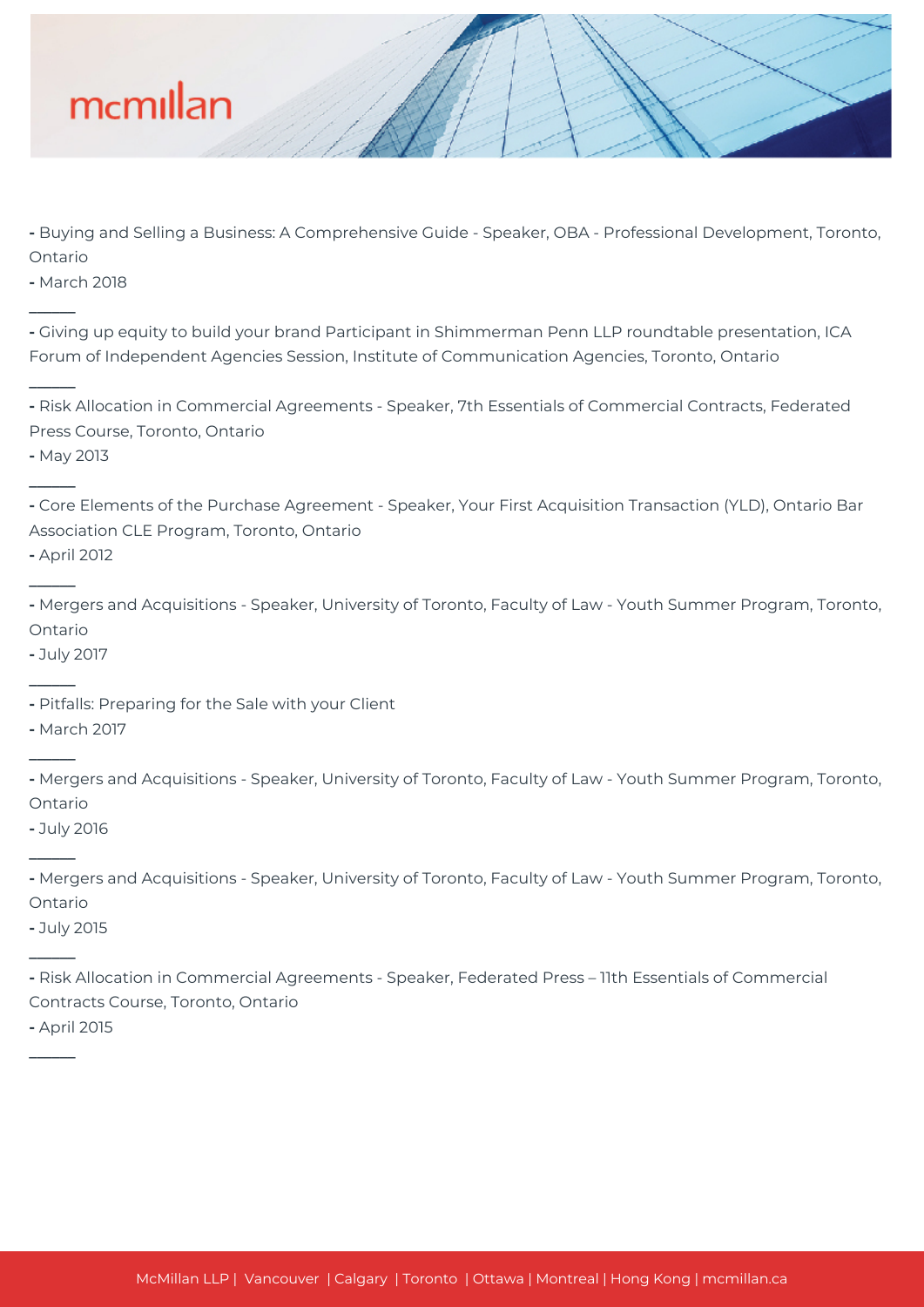

**-** Mergers and Acquisitions - Speaker, University of Toronto, Faculty of Law, Youth Summer Program, Toronto, Ontario

**-** July 2014

**\_\_\_\_\_\_**

**\_\_\_\_\_\_**

**-** Risk Allocation in Commercial Agreements - Speaker, 9th Essentials of Commercial Contracts, Federated Press Course, Toronto, Ontario

**-** May 2014

**-** Exit Strategies and Dissolution - Course Leader and Speaker, Partnerships, Limited Partnerships and Joint Ventures, Federated Press Course, Toronto, Ontario

**-** March 2014

### **Representative Matters:**

- Acted for Rogers Communications Inc. in connection with various transactions including the acquisition of Data and Audio-Visual Enterprises Wireless (d/b/a Mobilicity) for a purchase price of C\$400 million and the acquisition of Mountain Cablevision Limited from Shaw Communications Inc. for a purchase price of C\$400 million.
- Acted for Morguard Real Estate Investment Trust in connection with its C\$374 million purchase of the shares of Degi Homburg Harris Limited Partnership.
- Acted for the equity sponsors in connection with an approximately \$2.7 billion project involving a new hospital facility in Oakville, Ontario.
- Acted for Teck Resources Limited in the Gleichen Resources Ltd. acquisition of 78.8% of the Morelos Gold Project from Teck Resources Limited through the acquisition of Oroteck Mexico S.A. C.V. for a purchase price of US\$150 million.
- Acted for Mirvish Productions in the purchase of Toronto's Canon and Panasonic Theatres from Key Brand Entertainment.
- Acted for Axiall Corporation in its sale of its Solucor division and its Window and Doors division.
- Acted for Univar Canada Ltd. In its purchase of Future Transfer Co., Inc., BlueStar Distribution Inc., and BDI Distribution West Inc. and its purchase of Nexus AG Inc.
- Acted for an investment group led by Kilmer Van Nostrand Co. Limited in connection with the purchase of English Bay Batter Inc.
- Acted for Miraculins Inc. on its purchase of Veralight, Inc.'s SCOUT DS technology for cash and shares.
- Acted for Accertaclaim Servicorp Inc. in the sale of its Corporate Group Benefits business to RWAM Insurance Administrators Inc.